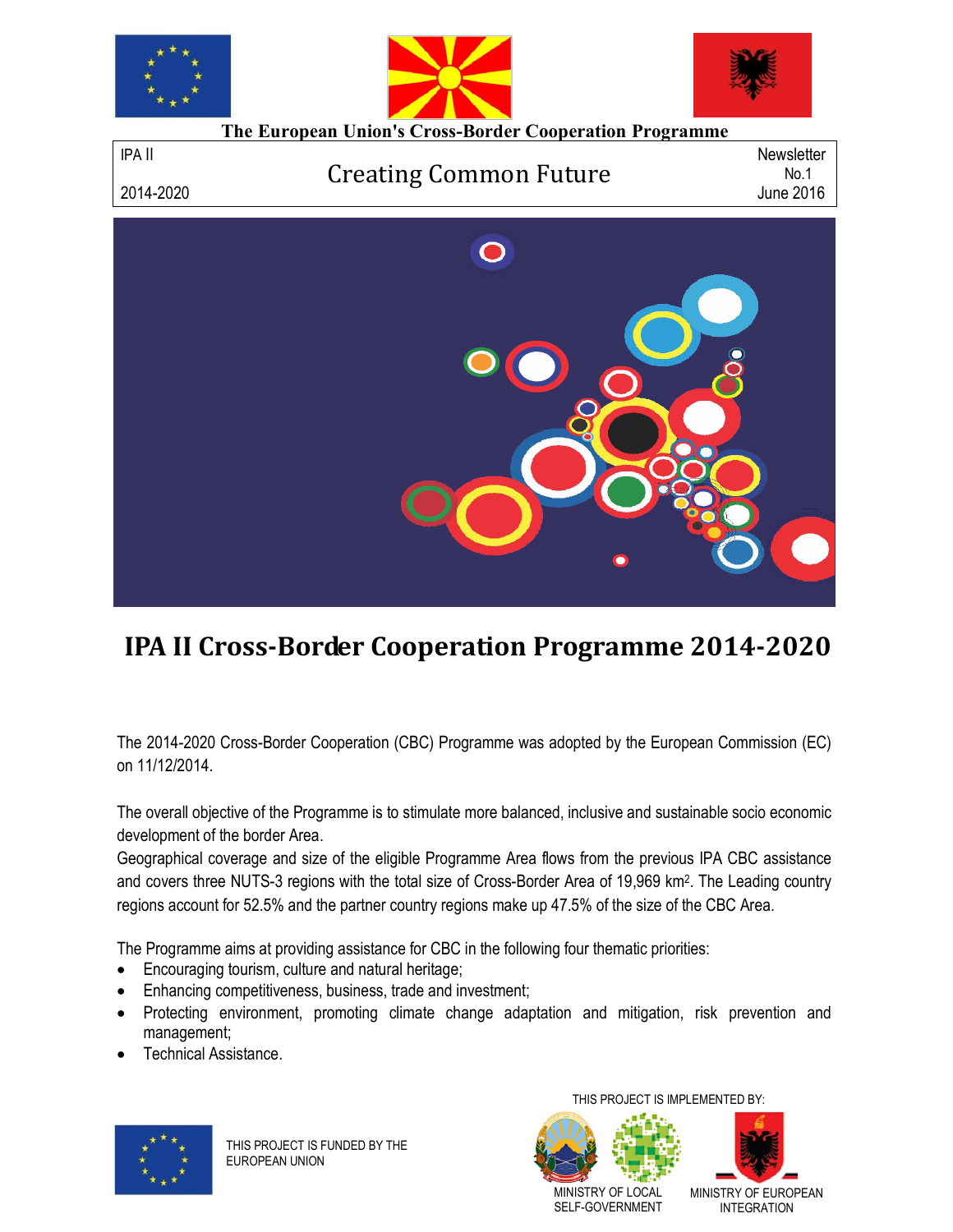





# **The European Union's Cross-Border Cooperation Programme**

The IPA CBC Programme includes a specific budget allocation for technical assistance operations aiming at supporting the implementation of the entire programme. The amount of IPA II assistance that can be allocated to TA for this CBC programme is limited to 10% of the total amount of the EU contribution.

For the IPA II CBC programme 2014-2020, the TA will be implemented through a service contract to be concluded between the Delegation of the European Union in Skopje and the Ministry of Local Self Government.

#### **The regions in the Leading country are as follow:**

- Pelagonia Region which includes 9 municipalities: Bitola, Demir Hisar, Dolneni, Krivogastani, Krusevo, Mogila, Novaci, Prilep, and Resen;
- **Polog Region which** includes 9 municipalities: Bogovinje, Brvenica, Gostivar, Jegunovce, Mavrovo and Rostusa, Tearce, Tetovo, Vrapciste and Zelino;
- **Southwest Region which covers 9 municipalities:** Centar Zupa, Debar, Debarca, Kicevo, Makedonski Brod, Ohrid, Plasnica, Struga and Vevcani.

#### **The regions in the Partner country are as follow:**

- Dibra Region which includes 4 municipalities: Diber, Bulqize, Mat and Klos;
- **Elbasan Region** includes 7 Municipalities: Elbasan, Cerrik, Belsh, Peqin, Gramsh, Librazhd and Prrenjas;
- **Korca Region** includes 6 Municipalities: Korce, Maliq, Pustec, Kolonje, Devoll, Pogradec.

## **PROJECT APPROACH AND OVERALL PLANNING (progress to date)**

#### **Partner search forum**

 TACSO Offices in both countries together with operating structures of the new IPA CBC Programme 2014-2020 and in cooperation with the DEUs in Skopje and Tirana, on 26.01.2016 in the cross-border village of Tushemisht, organized a cross border cooperation day, partner search forum with participation of CSOs and LGUs from both countries. 115 participants attended the event.



This event contributed to strengthening the relations and capacities in order to embark on the implementation of joint project funded under IPA CBC Programme.

The event contributed to bringing positive experiences from the cross bordering area related with tourism development environmental protection, people to people exchange experiences and establishing new partnerships for the up-coming CfP, preparing the CSOs and LGUs to benefit from such funding opportunities.





THIS PROJECT IS FUNDED BY THE EUROPEAN UNION

THIS PROJECT IS IMPLEMENTED BY:





MINISTRY OF LOCAL SELF-GOVERNMENT MINISTRY OF EUROPEAN INTEGRATION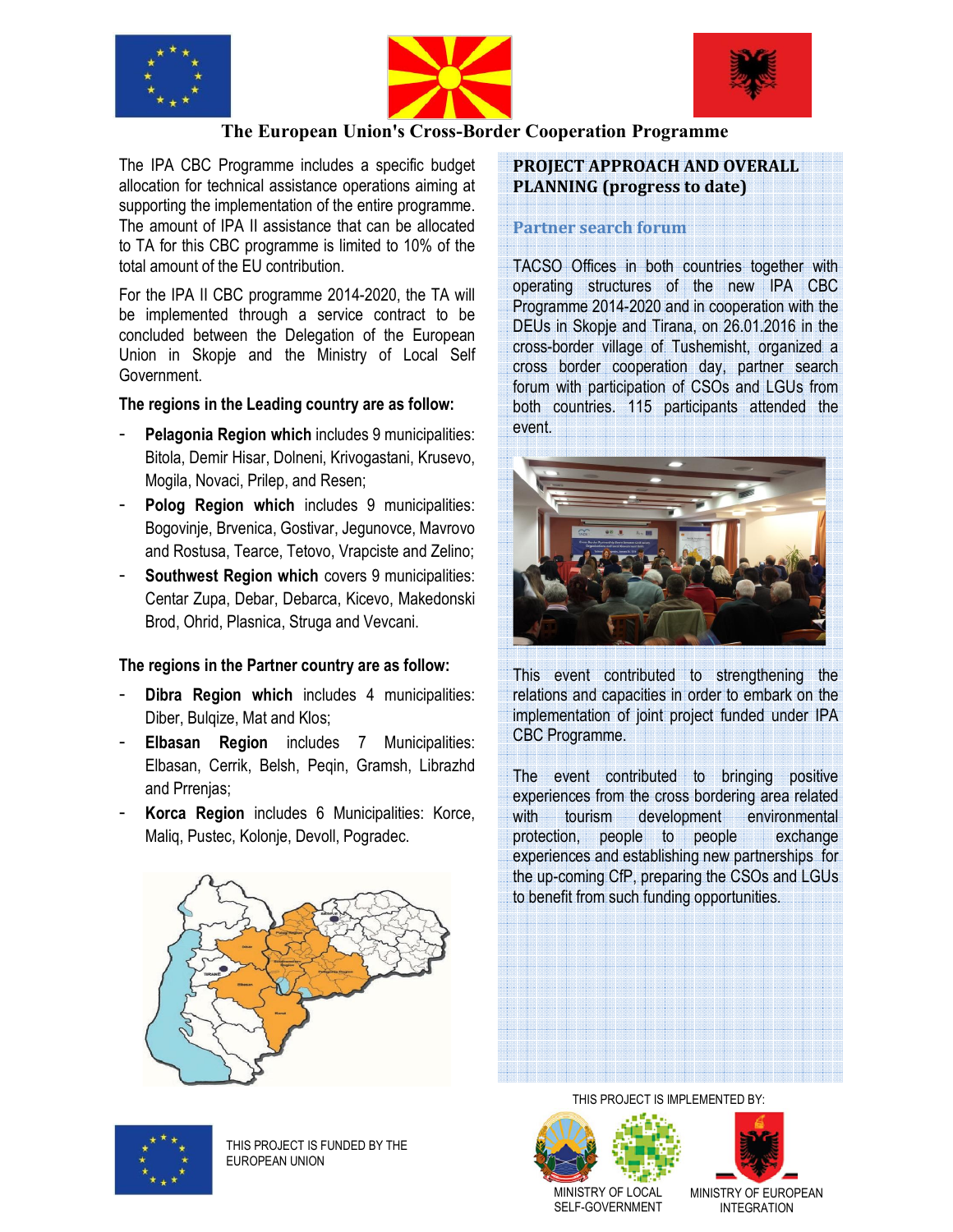





## **The European Union's Cross-Border Cooperation Programme**

## **First JMC Meeting**

On 27.01.2016 in hotel "1 May" in Pogradec, the 1st JMC meeting was organized for this Programme. The JMC consists of 16 voting members, 8 from each beneficiary country, four observers from the leading country, two observers from the partner country and observers from the DEUs in both countries.

 The Rules of procedure document of the JMC, IPA II CBC Programme 2014-2020 with the relevant changes, was approved unanimously by the members of the JMC. The JMC members had also adopted the Work and Communication Plan for 2016, and contribute with their suggestions on the selection of the thematic priorities for the 1st CfP, as well as to the preparation of other criteria of the Guidelines for applicants, such as: if some of these documents can be published on the web (communication plan, rules of procedures etc then state the link of the web site)

- Financial allocations 2014 and 2015 will have a total allocation of 2.890.000 euro;
- The principles of co-financing will be EU contributions of 85% and co-financing 15 %;
- The scenario one (1) of the Programme, for lunching the call for proposals was decided, by the JMC;
- The list of Potential beneficiaries was suggested;
- Size of grants (EU contribution) was suggested;
- With regard to the Mandatory partnership with certain institution, was suggested to leave it open;
- Lead Applicant must act together with at least one (1) national co-applicant;
- With regard to sub-granting and which amount, was suggested to leave it open;



- With regard to the Project duration, the JMC suggested to be from minimum 12 months to maximum 24 months;
- JMC members decided for a maximum % from the operation/action with regard to the investment in equipment and infrastructure.
- Work and Communication Plan for 2016 document was approved by the JMC unanimously.

# **Project Steering Committee (PSC**)

PSC consists of supervising the implementation of the service contract, including monitoring the progress of the project's activities, ensuring overall coordination of project implementation and assessing the quality of the project outputs.



The aim of the PSC will be to discuss the progress of the project and issues related to the implementation of the service contract. The PSC is composed of representatives of the OSs, CA (DEU in Skopje, the NIPAC office in Skopje and from the DEU in Tirana up till now there has been organised one PSC meeting 16<sup>th</sup> March 2016 and were approved the following documents:

- Rules of Procedures for the Steering Committee;
- Inception Report for Service Contract.

#### **Future activities:**

-Training for potential applicants; -Launching 1st Call for Proposals; -Organise 6 info sessions – partner search forums.





THIS PROJECT IS FUNDED BY THE EUROPEAN UNION

MINISTRY OF LOCAL SELF-GOVERNMENT

MINISTRY OF EUROPEAN INTEGRATION